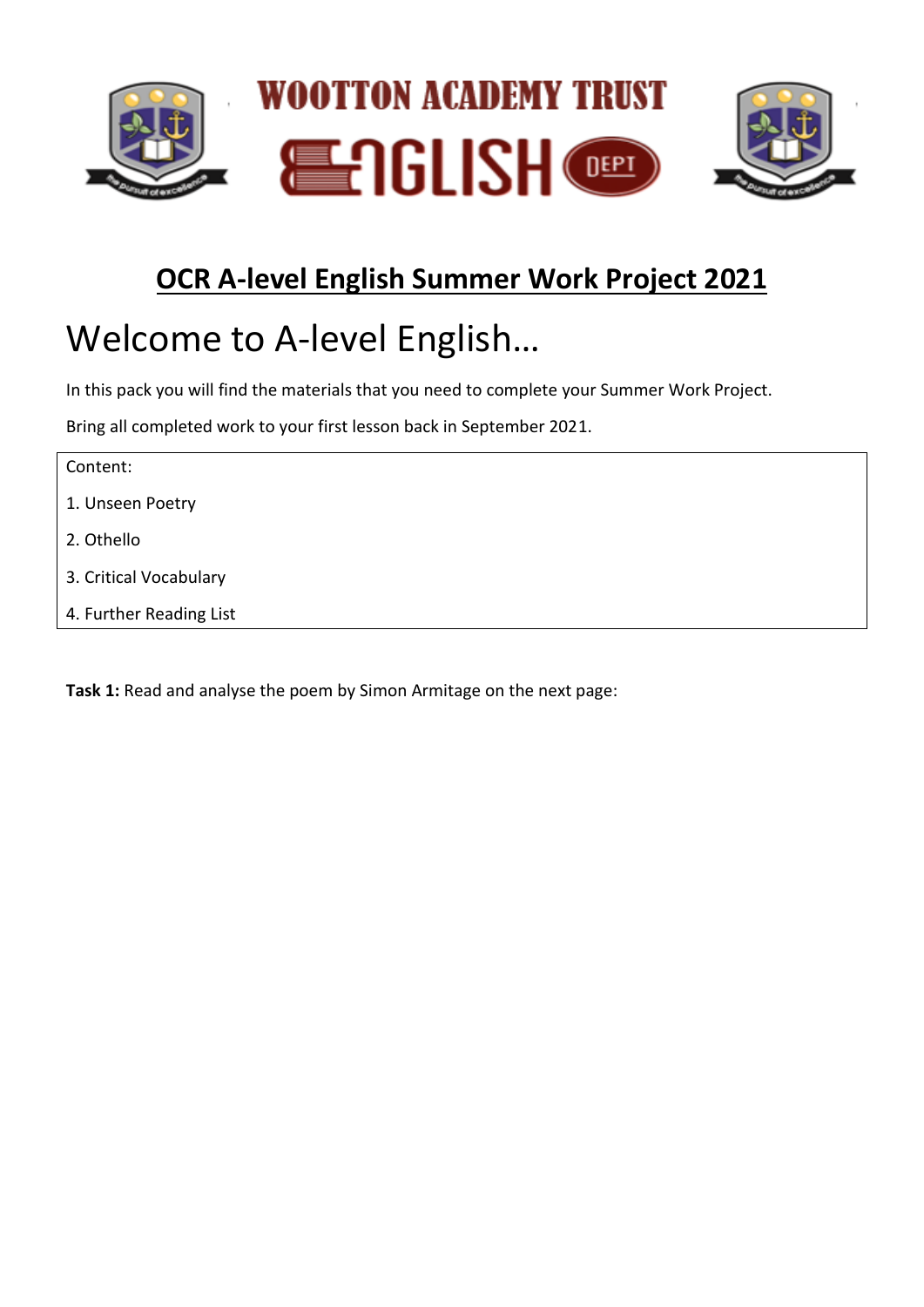#### **Gooseberry Season**

Which reminds me. He appeared

at noon, asking for water. He'd walked from town

after losing his job, leaving a note for his wife and his brother

and locking his dog in the coal bunker.

We made him a bed

#### and he slept till Monday.

A week went by and he hung up his coat.

Then a month, and not a stroke of work, a word of thanks,

a farthing of rent or a sign of him leaving.

One evening he mentioned a recipe

for smooth, seedless gooseberry sorbet

but by then I was tired of him: taking pocket money

from my boy at cards, sucking up to my wife and on his last night

sizing up my daughter. He was smoking my pipe

as we stirred his supper.

Where does the hand become the wrist?

Where does the neck become the shoulder? The watershed

and then the weight, whatever turns up and tips us over that razor's edge

between something and nothing, between one and the other.

I could have told him this but didn't bother. We ran him a bath and held him under, dried him off and dressed him and loaded him into the back of the pick-up. Then we drove without headlights

to the county boundary,

dropped the tailgate, and after my boy

had been through his pockets we dragged him like a mattress

across the meadow and on the count of four

threw him over the border.

This is not general knowledge, except

in gooseberry season, which reminds me, and at the table

I have been known to raise an eyebrow, or scoop the sorbet

into five equal portions, for the hell of it.

I mention this for a good reason.

-- Simon Armitage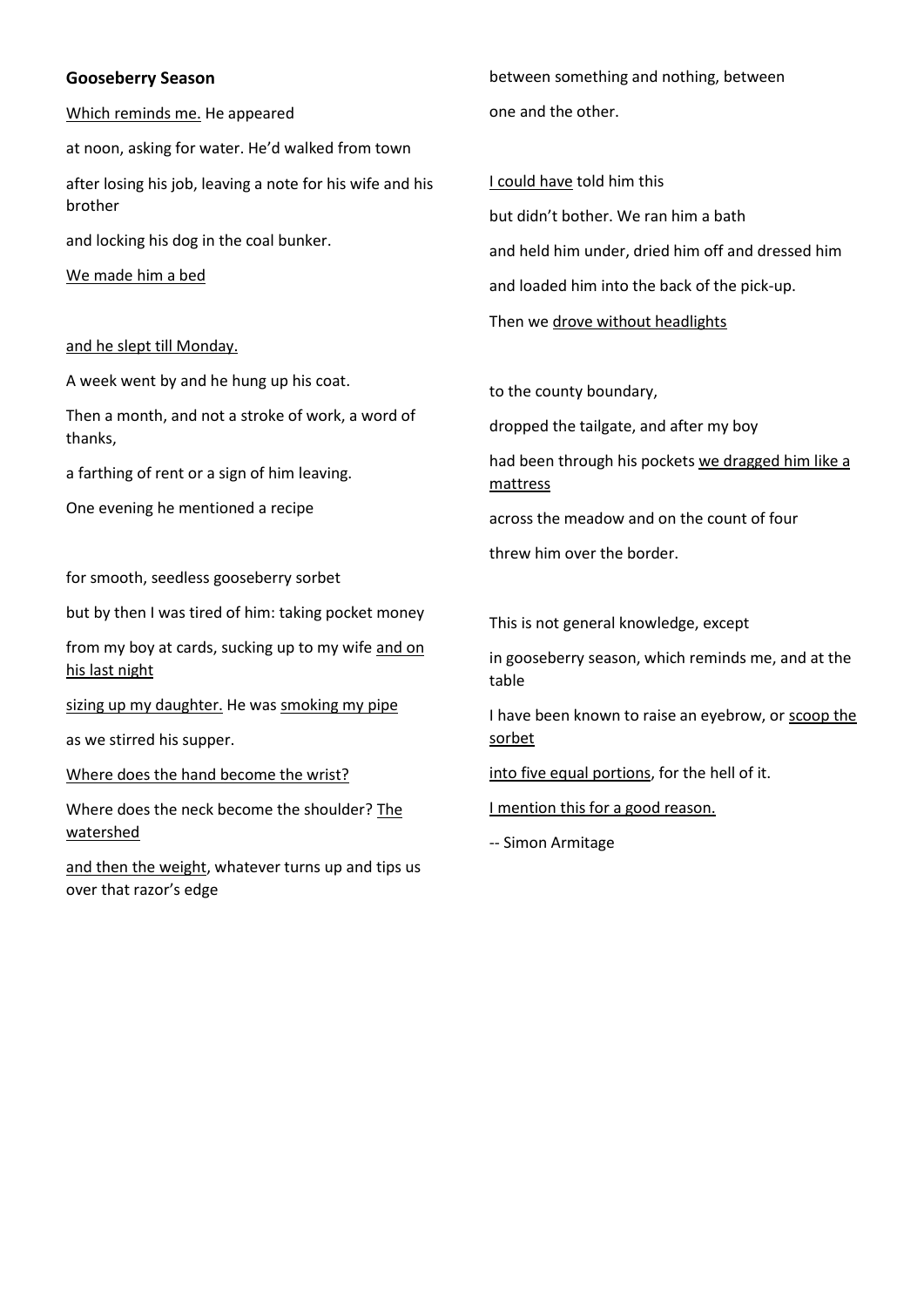**Task 2:** To prepare for the essay, complete the tasks below:

1. What is the poem about? Create a LIST for the poem.

- Language
- Intention
- Structure
- Theme

2. Analyse the words/phrases underlined. What is the effect on the reader?

**Task 3:** Write a 500 word essay that answers the following question:

How does the poet present the speaker of the poem and his attitude towards his guest?

You will submit the essay and your tasks to your English teacher in your first lesson back in September. This will be your first assessment and your grade will be recorded. Failure to hand in any work will jeopardise your place on the course.

**Task 4:** Use this link to sign up to and complete the free Future Learn Poetry course entitled 'A-level Study Boost: Unseen Poetry and the Creative Process:' This course is accredited by the University of Reading and should take 6 hours over 2 weeks to complete.

<https://www.futurelearn.com/courses/a-level-study-unseen-poetry>

**Task 5:** Learn as much of the critical vocabulary on the attached sheet as possible. This vocabulary is vital for any sophisticated study of Literature at A-Level.

**Task 6:** Read as much of the attached Reading List as possible.

### **Recommended reading list for English Literature A Level**

The list that follows is by no means exhaustive, but it should give you somewhere to start when faced with a whole library full of possibilities!

#### **Prose:**

|           | Chinua Achebe            | <b>Things Fall Apart</b>                                |
|-----------|--------------------------|---------------------------------------------------------|
|           | Chimamanda Ngozi Adichie | Purple Hibiscus, Americanah                             |
| $\bullet$ | Margaret Atwood          | The Handmaid's Tale, Oryx and Crake, The Blind Assassin |
|           | Jane Austen              | Pride and Prejudice, Emma, Sense and Sensibility        |
| $\bullet$ | Charlotte Brontë         | Jane Eyre                                               |
| $\bullet$ | Emily Brontë             | <b>Wuthering Heights</b>                                |
|           | AS Byatt                 | Possession                                              |
|           | Angela Carter            | The Bloody Chamber, Nights at the Circus,               |
|           | Joseph Conrad            | The Secret Agent, The Heart of Darkness                 |
| $\bullet$ | <b>Charles Dickens</b>   | Great Expectations, Hard Times, Bleak House             |
|           | Daphne Du Maurier        | Rebecca                                                 |
|           | Sebastian Faulks         | Birdsong, Charlotte Gray                                |

• F. Scott Fitzgerald The Great Gatsby, Tender is the Night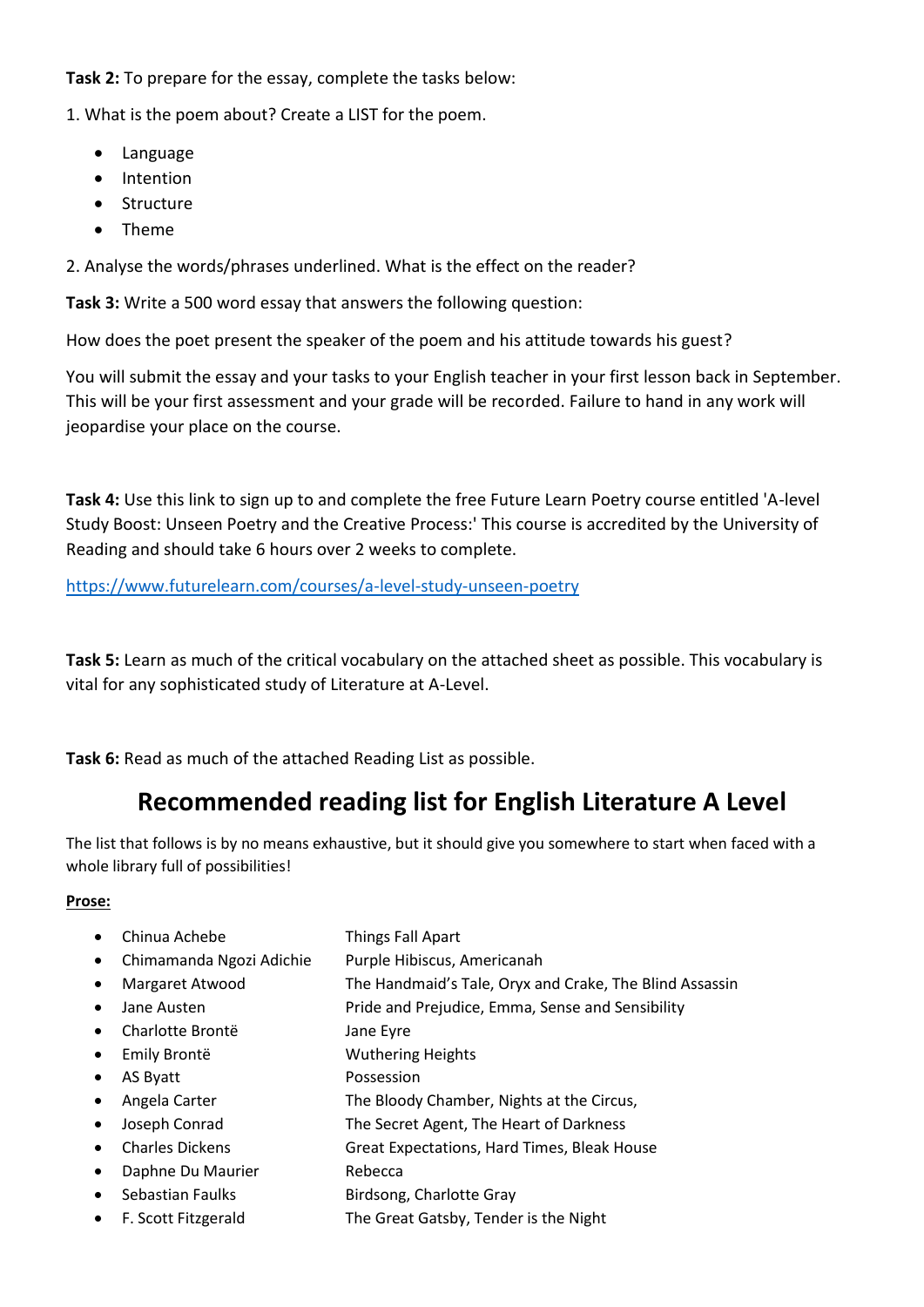- 
- 
- 
- 
- 
- 
- 
- 
- 
- 
- 
- Jhumpa Lahiri The Namesake
- 
- 
- 
- Toni Morrison Beloved
- 
- 
- 
- 
- 
- Bram Stoker Dracula
- 
- 
- 
- 
- 

#### **Non Fiction:**

- 
- 
- 
- 
- 
- 
- Truman Capote: In Cold Blood
- Anna Funder: Stasiland
- 
- 
- 
- Alexander Masters: Stuart: A Life Backwards
- Helen Macdonald: His for Hawk
- 
- Solomon Northrop: Twelve Years a Slave
- 
- 
- E.M. Forster **A Room with a View, A Passage to India**
- Elizabeth Gaskell North and South, Wives and Daughters
- Gabriel Garcia Marquez Love in the Time of Cholera
	- Graham Greene Brighton Rock
- Thomas Hardy **Far from the Madding Crowd, Tess of the D'Urbervilles**
- L.P. Hartley The Go-Between
	- Ernest Hemingway For Whom the Bell Tolls, A Farewell to Arms
	- Khaled Hosseini The Kite-Runner, A Thousand Splendid Suns
- Aldous Huxley Brave New World
- Kazuo Ishiguro The Remains of the Day, Never Let Me Go
- James Joyce **Portrait of the Artist as a Young Man**, Dubliners
	-
- Harper Lee To Kill a Mockingbird
- Hilary Mantel Wolf Hall, Bring out the Bodies
	- Ian McEwan **Atonement**, Enduring Love
		-
- Iris Murdoch The Bell, The sea, the sea
- George Orwell Nineteen Eighty-Four
- Arundhati Roy The God of Small Things
	- Sylvia Plath The Bell Jar
- Annie Proulx Postcards, The Shipping News
	-
	- Alice Walker The Colour Purple
- Sarah Waters The Little Stranger
- Jeanette Winterson **Oranges are not the only Fruit**
- Zadie Smith White Teeth, NW, On Beauty
- Virginia Woolf Mrs. Dalloway, To the Lighthouse
- Anon: I Am The Secret Footballer
- Maya Angelou: I Know Why The Caged Bird Sings
- Allie Brosh: Hyperbole and a Half
- Bill Bryson: The Lost Continent, Notes from a Small Island
- Alan Bennett: Writing Home
- Vera Brittain: Testament of Youth
	-
	-
- Anne Frank: The Diary of a Young Girl
- Robert Graves: Goodbye To All That
- George Orwell: Down and Out in Paris and London
	- -
	- Nelson Mandela: Long Walk to Freedom
		-
- Jeannette Winterson: Why Be Happy When You Could be Normal?
	- Xinran: What the Chinese Don't Eat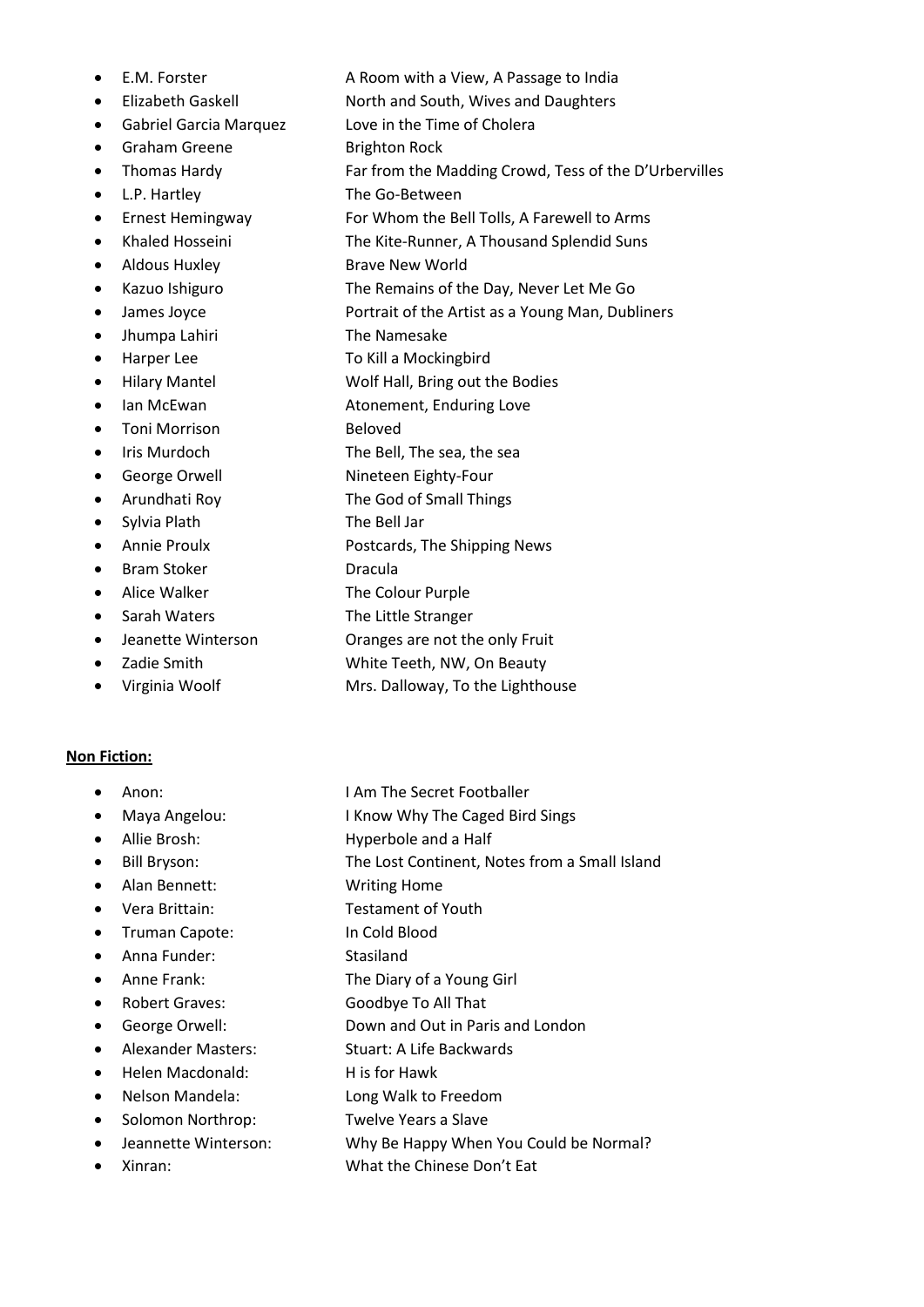#### **Poetry (Any collections by the following):**

- Simon Armitage
- WH Auden
- William Blake
- Elizabeth Barrett Browning
- Lord Byron
- Geoffrey Chaucer
- ST Coleridge
- Emily Dickinson
- Carol Ann Duffy
- TS Eliot
- Seamus Heaney
- Ted Hughes
- John Keats
- Philip Larkin
- John Milton
- Wilfred Owen
- Sylvia Plath
- Christina Rossetti
- Siegfried Sassoon
- Percy Shelley
- Alfred Lord Tennyson
- William Wordsworth

**Drama:** You could also try and read and/or watch performances of work by the following dramatists:

- Samuel Beckett
- Alan Bennett
- Bertolt Brecht
- Anton Chekhov
- Shelagh Delaney
- Brian Friel
- Henrik Ibsen
- Ben Jonson
- Christopher Marlowe
- Arthur Miller
- Harold Pinter
- William Shakespeare
- George Bernard Shaw
- Richard Brinsley Sheridan
- Polly Stenham
- Sam Shephard
- Tom Stoppard
- John Webster
- Tennessee Williams
- Oscar Wilde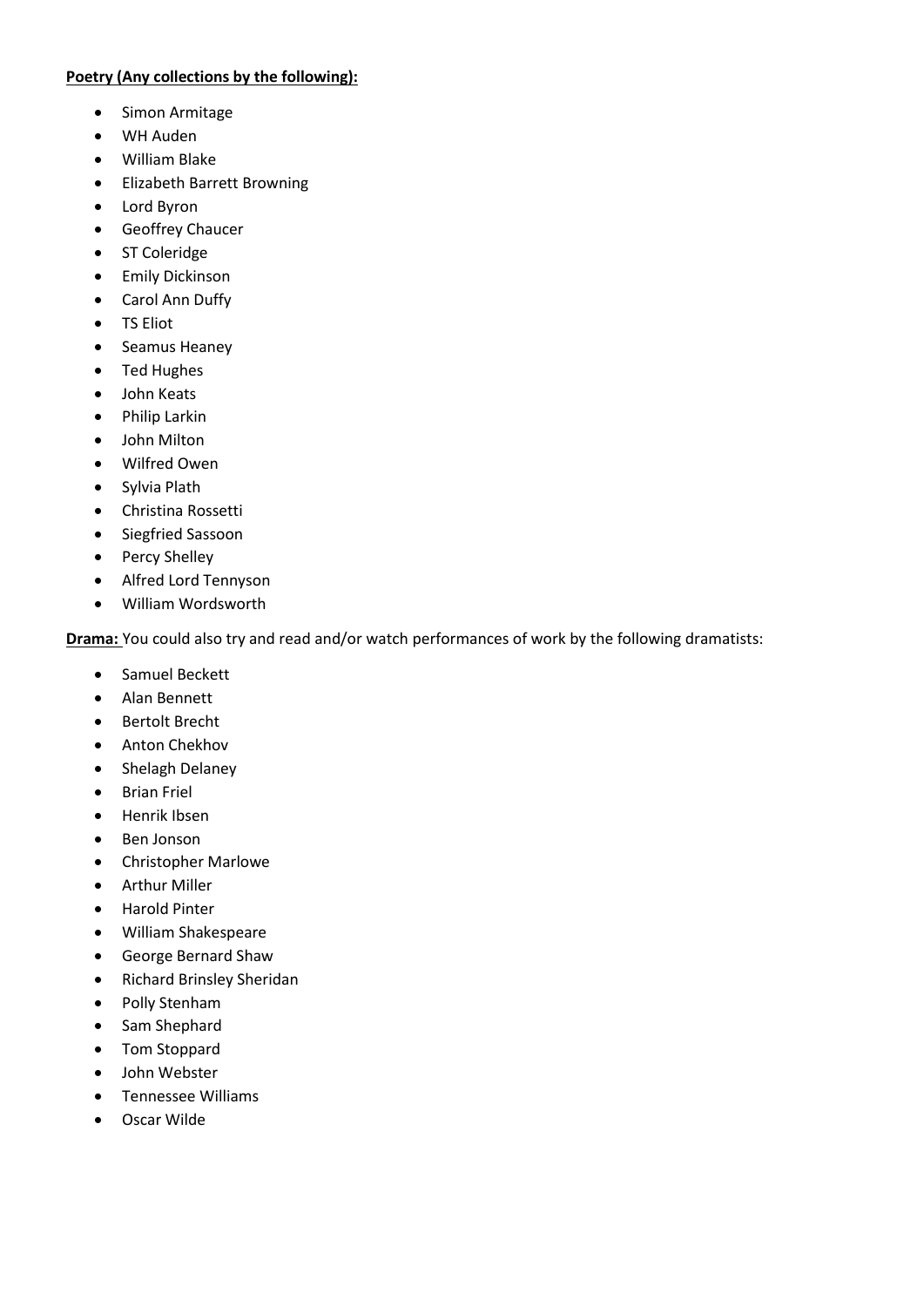#### **Task 7:** Read Othello by William Shakespeare. As you read, answer the questions below.

Othello Reading Questions: The New Folger Library Version

#### **Act One**

1. What is Iago's complaint in Scene I? In other words, why does Iago hate Othello?

- 2. Who is Brabantio, and why do Iago and Roderigo awaken him in the middle of the night?
- 3. Why does Iago leave Roderigo at Brabantio's house rather than wait until Brabantio comes down?
- 4. What is Roderigo's previous relationship with Brabantio and Desdemona?
- 5. What is Brabantio's reaction to Othello's marriage to Desdemona?
- 6. Why does the Duke send for Othello? What danger is Cyprus facing?
- 7. What accusation does Brabantio make against Othello to the Duke?
- 8. What explanation does Othello give as cause for Desdemona's affections for him?

9. Brabantio complains to the Duke about Othello's marriage to Desdemona. After listening to both sides of the story, what is the Duke's reply?

10. To whom does Desdemona pledge her duty?

- 11. What warning does Brabantio give to Othello?
- 12. What is Roderigo's complaint, and what is Iago's reply to it?

13. According to the soliloquy at the end of play, what additional reason doe s Iago have for "hat[ing] the Moor"?

#### **Act Two**

1. Where are we as Act 2 begins? What is the situation at sea? What has happened to the Turkish fleet?

2. Which ship from Venice arrives first? Which ship arrives second? Why is it surprising that it arrives before Othello's?

3. What does the discussion between Desdemona and Emilia tell us about their relationship?

4. Who is Emilia?

5. How does Cassio greet Desdemona and Emilia? Why is Iago so careful to observe the interactions between Cassio and Desdemona?

6. What information does Iago use to spark Roderigo's interest in his plan to discredit Cassio?

7. What "proof" does Iago use to convince Roderigo that Cassio and Desdemona are lovers? What keeps Roderigo from seeing the truth instead of Iago's lies?

- 8. Why does Iago instigate Roderigo to provoke Cassio to a fight?
- 9. What is the purpose of Iago's plan?
- 10. What emotion seems to be governing Iago's thoughts and actions?
- 11. How does Iago see Desdemona, and how does Cassio see Desdemona?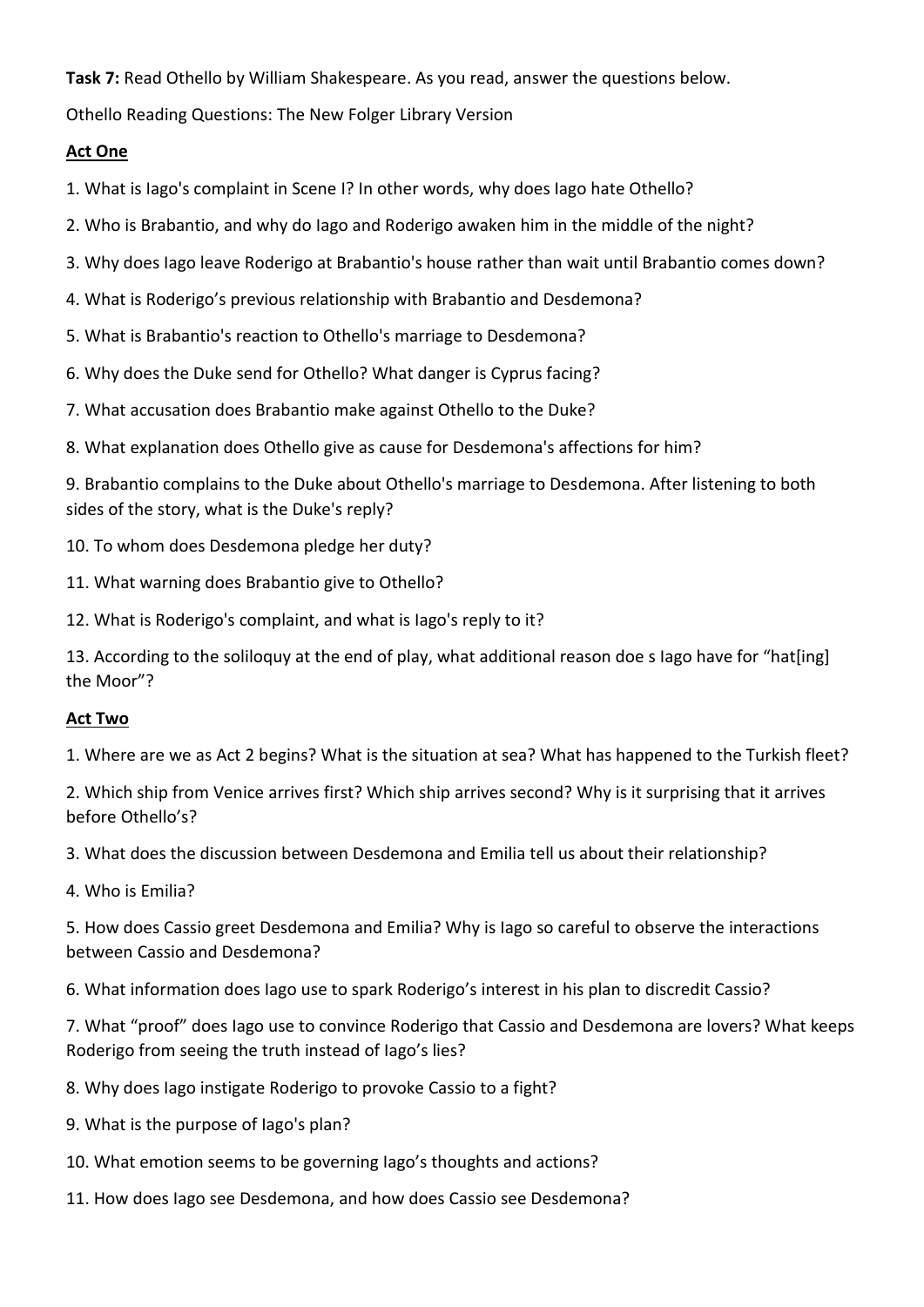12. Why does Iago want Cassio to drink more wine? What is the outcome of Cassio's drinking?

13. What lie does Iago tell Montano about Cassio?

14. Why does Othello strip Cassio of his rank?

15. Why does Iago want Cassio to ask Desdemona for help in restoring Othello's faith in Cassio? What does Iago tell Cassio to do to get back in Othello's good graces?

#### **Act Three**

1. Why does Cassio bring musicians? What is Othello's response to them?

2. What responses do Iago and Othello have to seeing Cassio leave Desdemona?

3. How successfully does Desdemona plead for Cassio? What is Othello's response to Desdemona as she leaves?

4. Why doesn't Iago simply tell Othello right away that Desdemona and Cassio are having an affair?

5. What thing does Emilia find and give to Iago? What does Iago intend to do with it?

6. What is Iago's reply when Othello demanded proof of his wife's disloyalty?

7. What does Othello decide and command at the end of Scene 3?

8. How likely is it that Othello will keep an open mind until he has seen real proof? How much have Iago's suggestions about Desdemona's "nature" worked on Othello?

9. What is Emilia's relationship with Iago? Desdemona?

10. Identify and explain two examples of irony found in Act III, Scene 3.

11. How does Iago use Othello's racial differences against him?

12. How is the dropping of the handkerchief ironic?

13. What, according to Othello, is the history of the handkerchief (3.4.65-79)? Is Othello telling the truth here? What else might he be doing?

14. What is Emilia's view of men (3.4.120-.24)? How justified is she?

15. Who is Bianca? What is her relationship to Cassio? What does he ask her to do? What is her emotional response? Sound familiar?

16. Who had the handkerchief at the end of Act 3? Why?

#### **Act Four**

1. After Iago lied and told Othello that Cassio confessed going to bed with Desdemona, what advice does he give the overwhelmed Othello?

2. What happens to Othello in Scene 1? How does Iago respond?

3. How does Iago trick Othello into thinking Cassio is gloating and bragging about his affair with Desdemona?

4. Why is Bianca angry with Cassio?

5. How does Bianca's return with the handkerchief help Iago?